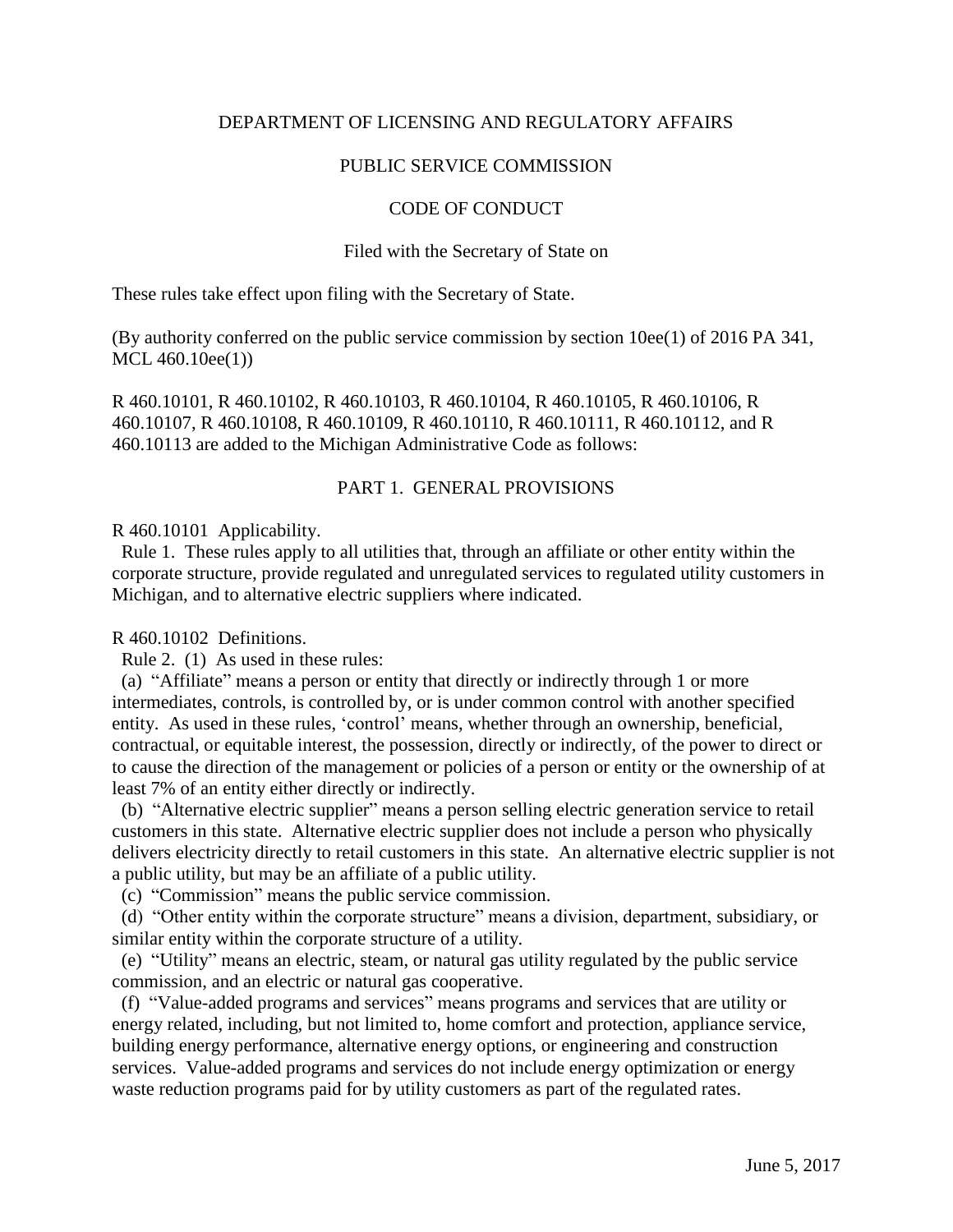# PART 2. SEPARATION OF A UTILITY FROM ITS AFFILIATES AND ALTERNATIVE ELECTRIC SUPPLIERS

#### R 460.10103 Separation.

Rule 3. (1) A utility that offers both regulated and unregulated services shall do so with the structural or functional separation needed to prevent anticompetitive behavior. A utility shall be a separate, independent entity from any competitive affiliate.

 (2) A utility shall not offer unregulated value-added programs and services except through an affiliate or other entity within the corporate structure.

 (3) A utility's regulated services shall not subsidize in any manner, directly or indirectly, the business of its affiliates or other entities within the corporate structure offering unregulated value-added programs or services.

 (4) A utility shall maintain its books and records separately from those of its affiliates or other entities within the corporate structure offering unregulated value-added programs and services.

### R 460.10104 Records.

 Rule 4. (1) The commission may review records relating to any transaction between a utility and an affiliate, or between a utility and other entities within the corporate structure offering unregulated value-added programs and services. At any time, the commission may initiate an investigation into transactions between the utility and its affiliates, or between the utility and other entities within the corporate structure offering value-added programs and services.

 (2) A utility, its affiliates, and other entities within the corporate structure shall keep their books in a manner consistent with generally accepted accounting principles and, where applicable, with the Uniform System of Accounts.

### R 460.10105 Sharing of facilities and employees.

 Rule 5. (1) A utility, its affiliates, and other entities within the corporate structure shall not share facilities, equipment, or operating employees, but may share computer hardware and software with documented protection to prevent discriminatory access to competitively sensitive information. This restriction does not apply if a utility offers an unregulated value-added program or service as part of regulated service.

 (2) A utility may transfer employees between the utility and an affiliate alternative electric supplier as long as the utility documents those transfers and files semi-annually with the commission a report of each occasion on which an employee of the utility became an employee of an affiliate alternative electric supplier and/or an employee of an affiliate alternative electric supplier became an employee of the utility.

#### R 460.10106 Marketing.

 Rule 6. (1) A utility, its affiliates, and other entities within the corporate structure offering unregulated value-added programs or services, shall not engage in joint advertising, marketing, or other promotional activities related to the provision of unregulated services, nor shall they jointly sell services. The utility shall not give the appearance in any way that it speaks on behalf of its affiliates or other entities within the corporate structure offering unregulated value-added programs or services, nor shall the utility permit an affiliate or other entity within the corporate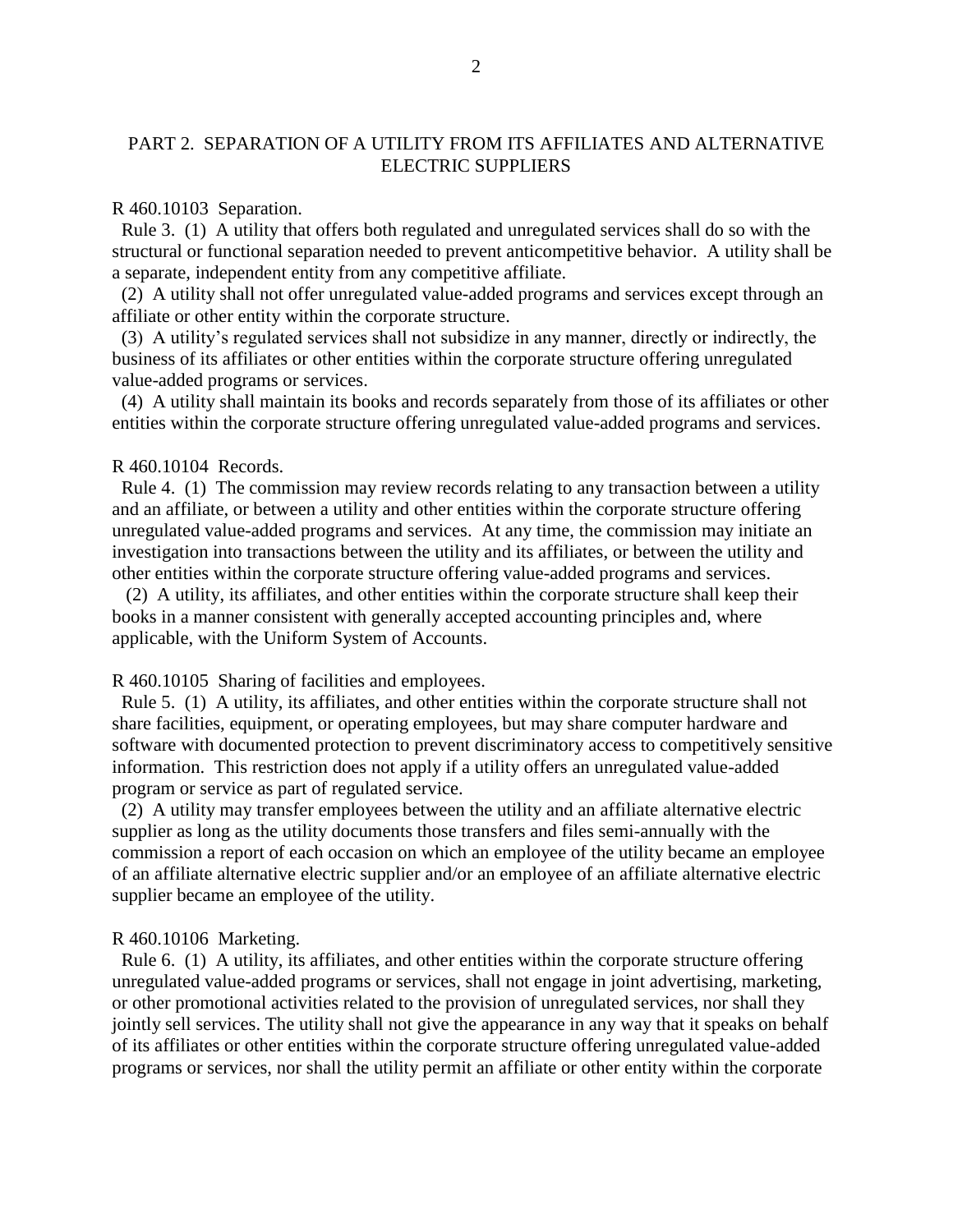structure offering unregulated value-added programs or services to give the appearance that it speaks on behalf of the utility.

 (2) A utility or alternative electric supplier shall not suggest that it will provide any customer with preferential treatment or service by doing business with the utility, its affiliates, or other entities within the corporate structure offering unregulated value-added programs or services, nor shall the utility or alternative electric supplier suggest that any customer will receive inferior treatment or service by doing business with an unaffiliated supplier.

 (3) A utility shall not condition or otherwise tie the provision of a utility service or the availability of discounts, rates, other charges, fees, rebates, or waivers of terms and conditions to the taking of any goods or services from the utility, its affiliates, or other entities within the corporate structure offering unregulated value-added programs or services.

R 460.10107 Utility and affiliate or alternative electric supplier relationship.

 Rule 7. (1) A utility shall not in any way interfere in the business operations of an alternative electric supplier. This provision includes, but is not limited to, all of the following:

 (a) A utility shall not give the appearance in any way that it speaks on behalf of any alternative electric supplier or affiliate.

 (b) A utility shall not interfere in any manner in the contractual relationship between the alternative electric supplier and its customers unless such involvement is clearly permitted in the contract between the customer and the alternative electric supplier or in tariffs approved by the commission.

 (2) A utility shall not finance or co-sign loans, provide loan guarantees, provide collateral, or be encumbered or allow its assets to be encumbered by affiliates or other entities within the corporate structure. The utility and its assets shall not be the subject of recourse in the event of default by an affiliate or other entity within the corporate structure.

## PART 3. DISCRIMINATION

R 460.10108 Discrimination.

 Rule 8. (1) A utility or alternative electric supplier shall not unduly discriminate in favor of or against any party, including its affiliates.

 (2) A utility shall not provide any affiliate or other entity within the corporate structure offering unregulated value-added programs or services, or any customer of an affiliate or other entity within the corporate structure offering unregulated value-added programs or services, preferential treatment or any other advantages that are not offered under the same terms and conditions and contemporaneously to other suppliers offering programs or services within the same service territory or to customers of those suppliers.

 (3) If a utility provides to any affiliate alternative electric supplier or customers of an affiliate alternative electric supplier a discount, rebate, fee waiver, or waiver of its regulated tariffed terms and conditions for services or products, it shall contemporaneously offer the same discount, rebate, fee waiver, or waiver to all alternative electric suppliers operating within the utility's service territory or all alternative electric suppliers' customers.

 (4) If a utility provides services or products to any affiliate or other entity within the corporate structure, and the cost of the service or product is not governed by MCL 460.10ee(8), compensation shall be based upon the higher of fully allocated embedded cost or market price. If an affiliate or other entity within the corporate structure provides services or products to a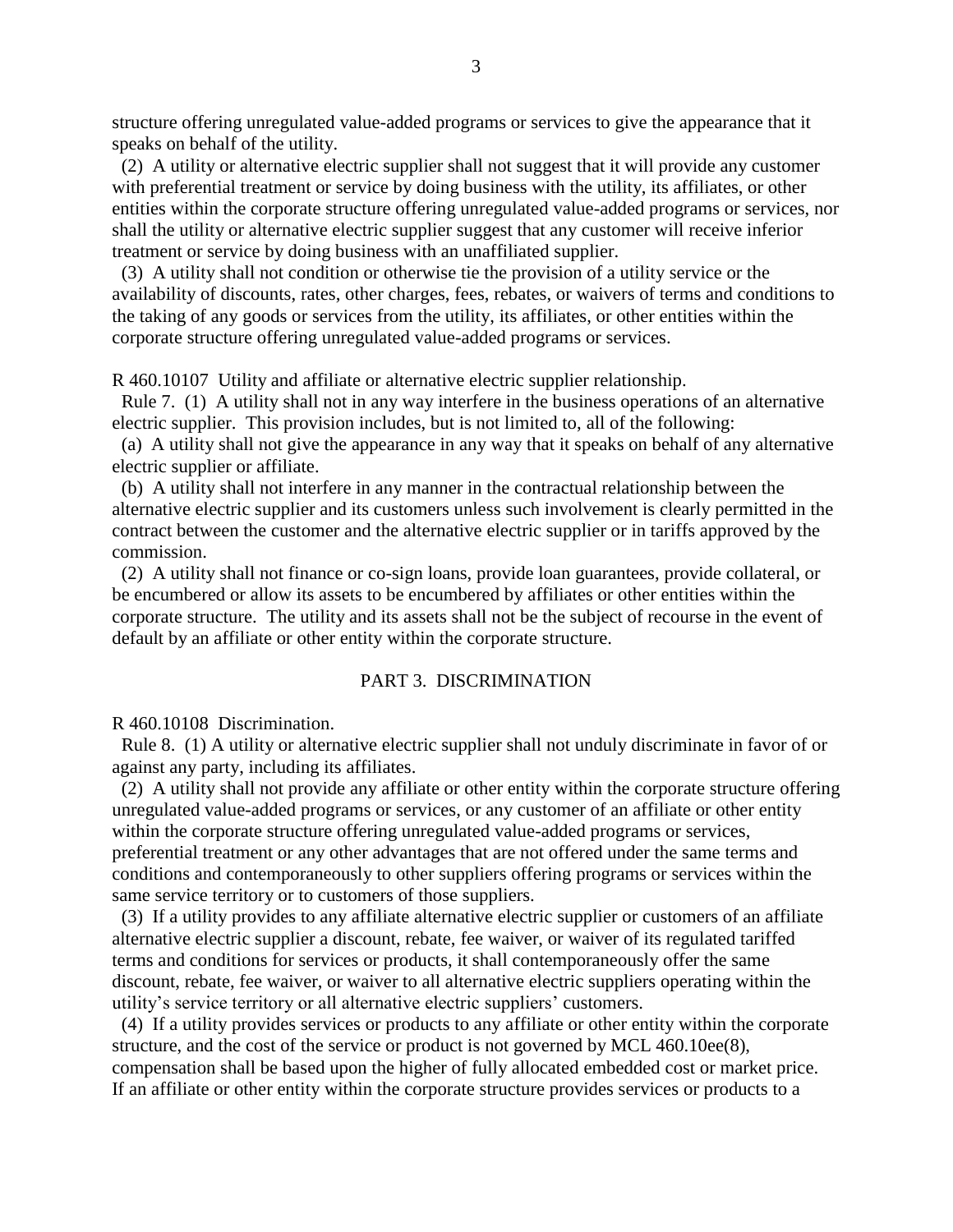utility, and the cost of the service or product is not governed by MCL 460.10ee(8), compensation shall be at the lower of market price or 10% over fully allocated embedded cost. Asset transfers from a utility to an affiliate or other entity within the corporate structure for which the cost is not governed by MCL 460.10ee(8) shall be at the higher of cost or fair market value. Asset transfers from an affiliate or other entity within the corporate structure to a utility for which the cost is not governed by MCL 460.10ee(8) shall be at the lower of cost or fair market value.

### PART 4. INFORMATION SHARING

R 460.10109 Disclosure of information.

Rule 9. (1) Utilities shall comply at all times with applicable data privacy tariffs.

 (2) Every utility that does not have an approved data privacy tariff shall apply to the commission for a data privacy tariff within 90 days of the effective date of these rules, and shall comply with the approved tariff.

(3) Prior written approval of the customer is not required for the disclosure of a customer list to a competing provider of an unregulated value-added program or service in compliance with MCL 460.10ee(10)(a), or to otherwise comply with these rules. A customer list may include only the name and address of a customer.

 (4) Information obtained by a utility in the course of conducting its regulated business shall not be shared directly or indirectly with its affiliates or other entities within the corporate structure offering unregulated value-added programs or services unless that same information is provided to competitors operating in the state on the same terms and conditions and contemporaneously.

 (5) Customer specific consumption or billing data shall not be provided to any affiliate, other entity within the corporate structure offering unregulated value-added programs or services, or alternative electric supplier without prior written approval of the customer.

 (6) If a utility provides non-customer specific, or aggregated, customer information to its affiliate or other entity within the corporate structure offering unregulated value-added programs or services, it must offer the same information on the same terms and conditions, in the same form and manner, and contemporaneously, to all competitors of that affiliate or other entity within the corporate structure. The provision of such data must comply with all applicable data privacy tariffs.

 (7) A utility shall not provide its affiliates or other entities within the corporate structure offering unregulated value-added programs or services with information about the distribution system, including operation and expansion, without offering the same information under the same terms and conditions, in the same form and manner, and contemporaneously, to all licensed alternative electric suppliers or all competitors of the other entity within the corporate structure.

 (8) A utility shall not provide any information received from or as a result of doing business with a competitor to the utility's affiliate or other entity within the corporate structure offering unregulated value-added programs or services without the written approval of the competitor.

#### PART 5. REPORTING, OVERSIGHT, AND PENALTIES

### R 460.10110 Notification.

 Rule 10. (1) Utilities that intend to offer a value-added program or service shall notify the commission no less than 30 days prior to offering the new program or service. The written notification shall, at a minimum, provide all of the following: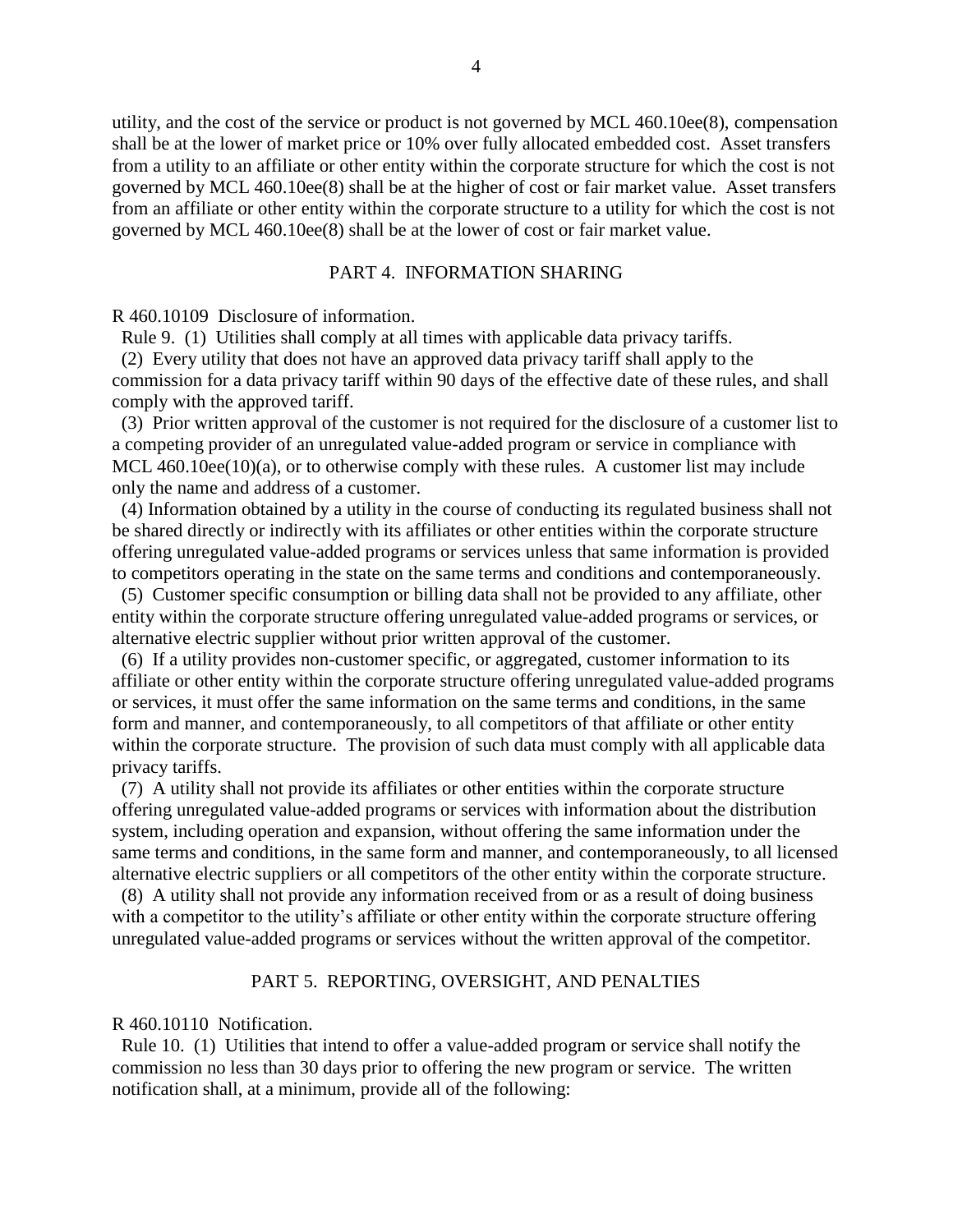(a) A detailed description of the new value-added program or service and what it will offer.

 (b) A list of the personnel responsible for management of the value-added program or service and their location within the utility, both physically and within the corporate structure.

 (c) A detailed description of how costs will be allocated to the value-added program or service to ensure that there is no cross-subsidization between regulated and unregulated programs or services.

(d)A copy of the business plan for the value-added program or service.

(e) Pro forma financial statements that outline the expected financial performance for each value-added program or service for the next 12 months.

(2) Utilities shall request a docket for the filing of the notification, and shall thereafter make all annual report filings in that docket.

 (3) A utility that intends to sell or transfer an asset with a market value of \$1,000,000 or more to any affiliate or other entity within the corporate structure shall notify the commission of the impending sale or transfer no less than 30 days before the sale or transfer. An affiliate or other entity within the corporate structure of a utility that intends to sell or transfer an asset with a market value of \$1,000,000 or more to a utility shall notify the commission of the impending sale or transfer no less than 30 days before the sale or transfer. Upon request, the utility, affiliate, or other entity within the corporate structure shall make available to the commission information that demonstrates how the sale or transfer price was determined. Notification shall be in the form of a letter to the director of the financial analysis and audit division of the commission.

### R 460.10111 Oversight.

 Rule 11. (1) A utility or alternative electric supplier shall maintain documentation needed to investigate compliance with these rules. All documentation shall be kept at a designated company office in Michigan. The utility or alternative electric supplier shall make this information available for review upon request by the commission or its staff.

 (2) The utility or alternative electric supplier shall use a documented dispute resolution process separate from any process that might be available from the commission. This dispute resolution process shall address complaints arising from application of these rules. The utility or alternative electric supplier shall keep a log of all complaints, including the name of the person or entity filing the complaint, the date the complaint was filed, a written statement of the nature of the complaint, and the results of the resolution process.

 (3) A utility or alternative electric supplier may request a waiver from one or more provisions of these rules by filing an application with the commission. The utility or alternative electric supplier carries the burden of demonstrating that such a waiver will not inhibit the development or functioning of the competitive market.

#### R 460.10112 Reporting.

 Rule 12. (1) Utilities shall file the code of conduct annual report information required under MCL 460.10ee(6)(c) and MCL 460.10ee(15) no later than April 30 of each year in the docket in which the utility filed its notification for a new program or service, or in a new docket for an existing program or service. Code of conduct annual reports shall include all of the following:

 (a) Designation of a corporate officer of the utility who will oversee compliance with these rules and be available to serve as the commission's primary contact regarding compliance.